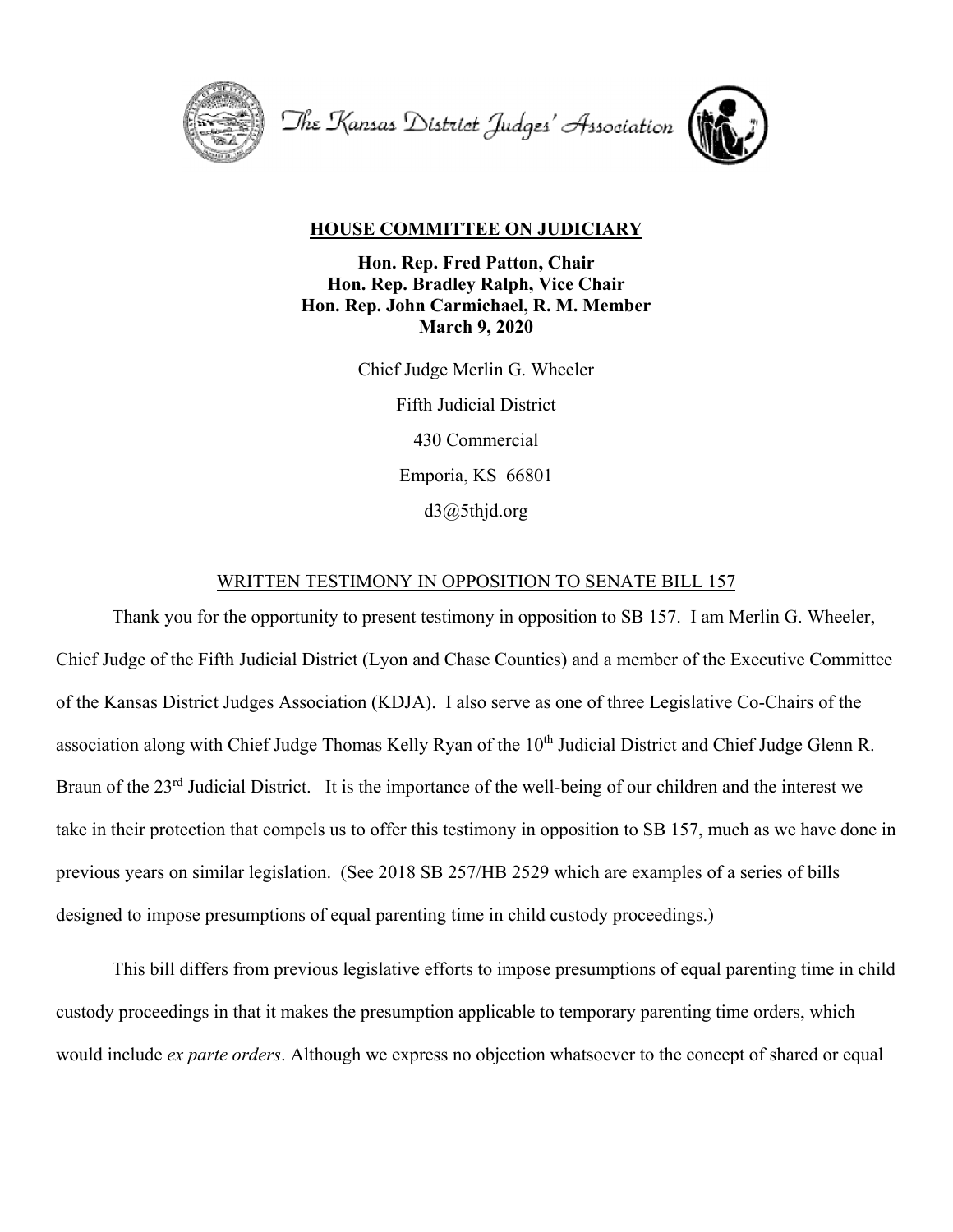parenting time as an appropriate parenting plan, we object to this bill--or its companion HB 2196--for the following reasons:

 1. Although Section (c)(1) permits the court to avoid the effect of the presumption upon presentation of documentation or other information that domestic abuse has occurred, this ignores the practical reality that temporary orders are often sought under circumstances where the opposing party has no opportunity to present documentation or information prior to entry of the temporary order. There is no language in this bill, other than the requirement that the parents be "fit, willing, and able" that would permit a court to refuse to follow the presumption, nor is there any evidentiary standard to use in that regard. Rather than giving the trial judge the ability to consider all available factors in determining placement of a child--which already allow for equal parenting time considerations--this statutory language requires a judge to ignore multiple factors that impact the well-being of the child. Mandating this presumption when most parents are not highly cooperative and communicating well simply does not bode well for the child(ren).

 2. The result of such a presumption at the time of entry of temporary orders would, rather than reduce the classic "race to the courthouse" to file a divorce, cause even greater impetus to be the first to file.

 3. Judges will have no way at the inception of the case to determine either fitness, willingness or ability absent a subsequent contested hearing--particularly in light of electronic filings. Consequently, it is likely that judges will refuse to enter any *ex parte* orders and will consider temporary orders only after full hearings. This will result in numerous and lengthy pre-trial proceedings. We point your attention to the fiscal note provided by the Office of Judicial Administration indicating the likelihood, although difficult to quantify, of additional costs to the Judicial Branch.

 4. We also foresee a significant increase in the use of PFA/PFSSAHT cases in order to attempt to circumvent this presumption. Trial judges can recount many situations where these statutes have been intentionally misused in an attempt to circumvent considerations normally present in a custody case. There is no reason to expect anything other than an escalation of this practice if this presumption would come into play.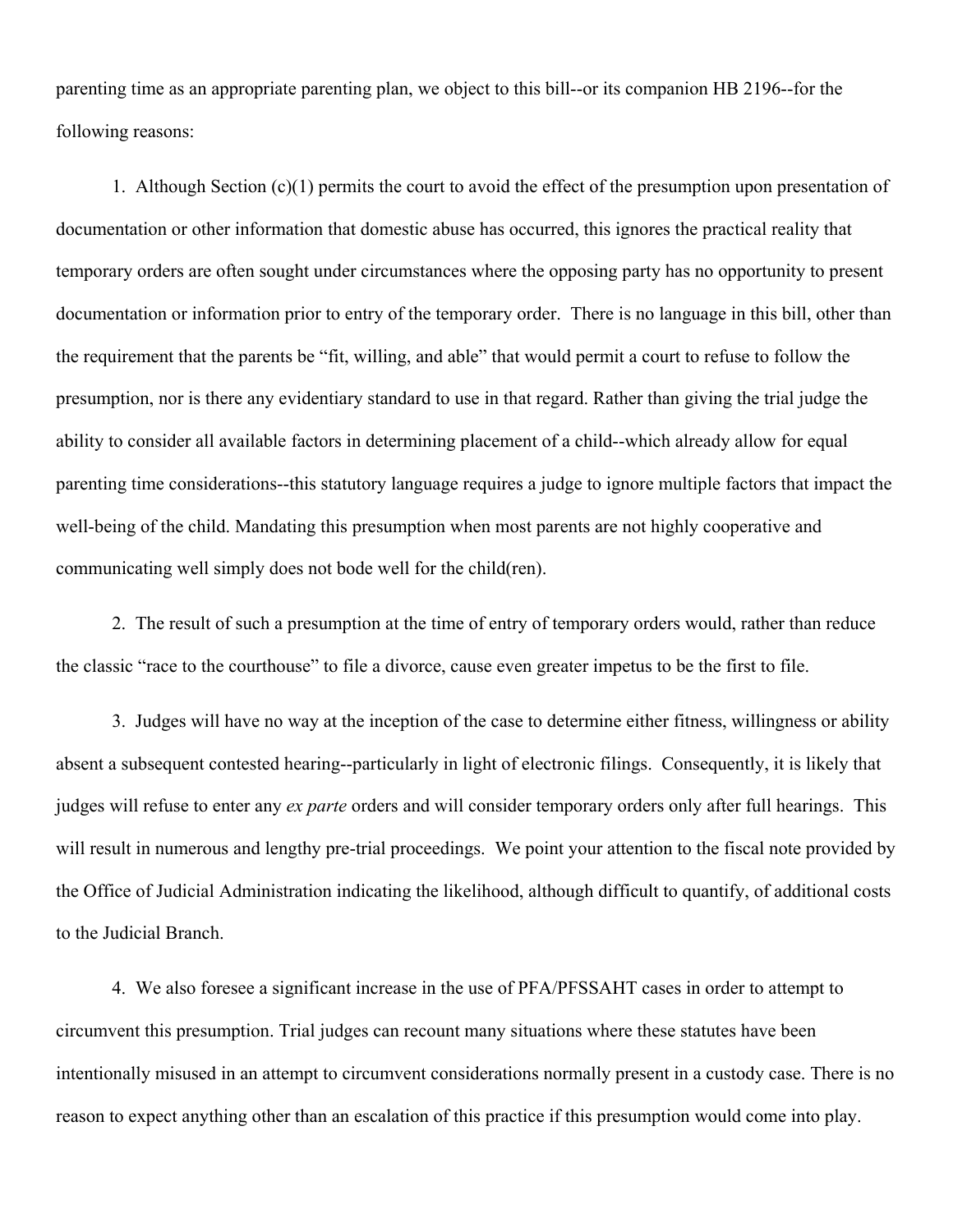5. The presumption of 50/50 parenting time also ignores some of the practical realities found in most divorce situations involving children. It is extremely rare for us to find parents who have the financial ability to provide duplicate living arrangements and facilities immediately upon filing a divorce. Similarly such a presumption ignores that typically there is one parent who has borne the bulk of the responsibility for the care of a child or children. As a result of the presumption, trial judges will not be able to evaluate whether the parent who is first to file has the ability to provide for the needs of the child(ren).

 6. Another reality ignored by this presumption is that most parties are poorly prepared to deal with the complexities of shared parenting time. They do not plan for divorce or discuss custody issues in advance and the emotional turmoil generally places them in the position of putting children's best interests behind those of the wishes of the parent. I do not suggest this is a conscious decision, but rather the product of the circumstances. Shared time may be a workable arrangement, but only if parents dedicate themselves to putting personal interests aside and cooperatively parenting. It is an extremely rare occasion that they are ready to do so at the outset of a case. Imposing any presumption at this stage will likely lead only to greater turmoil and conflict.

 7. Finally, this presumption ignores another practical reality that many claims for shared parenting come from a parent who is most likely to be ordered to pay support. It is often done based upon a misguided assumption that equally shared parenting means that there will be no support obligation ordered. These parents then use this situation as a threat of financial distress to the parent least capable of financial stability as a single parent. Thus imposition of this presumption can subject a parent and the child(ren) to additional stress and under some circumstances, abuse.

 KDJA does not ignore or, in any way, attempt to minimize the use of equal parenting time as a tool to be used in deciding what is in the best interests of a child. Rather, we point out that if we are to be charged with finding a child's best interests, it is counterproductive for judges to be limited, at the outset of a case, to be